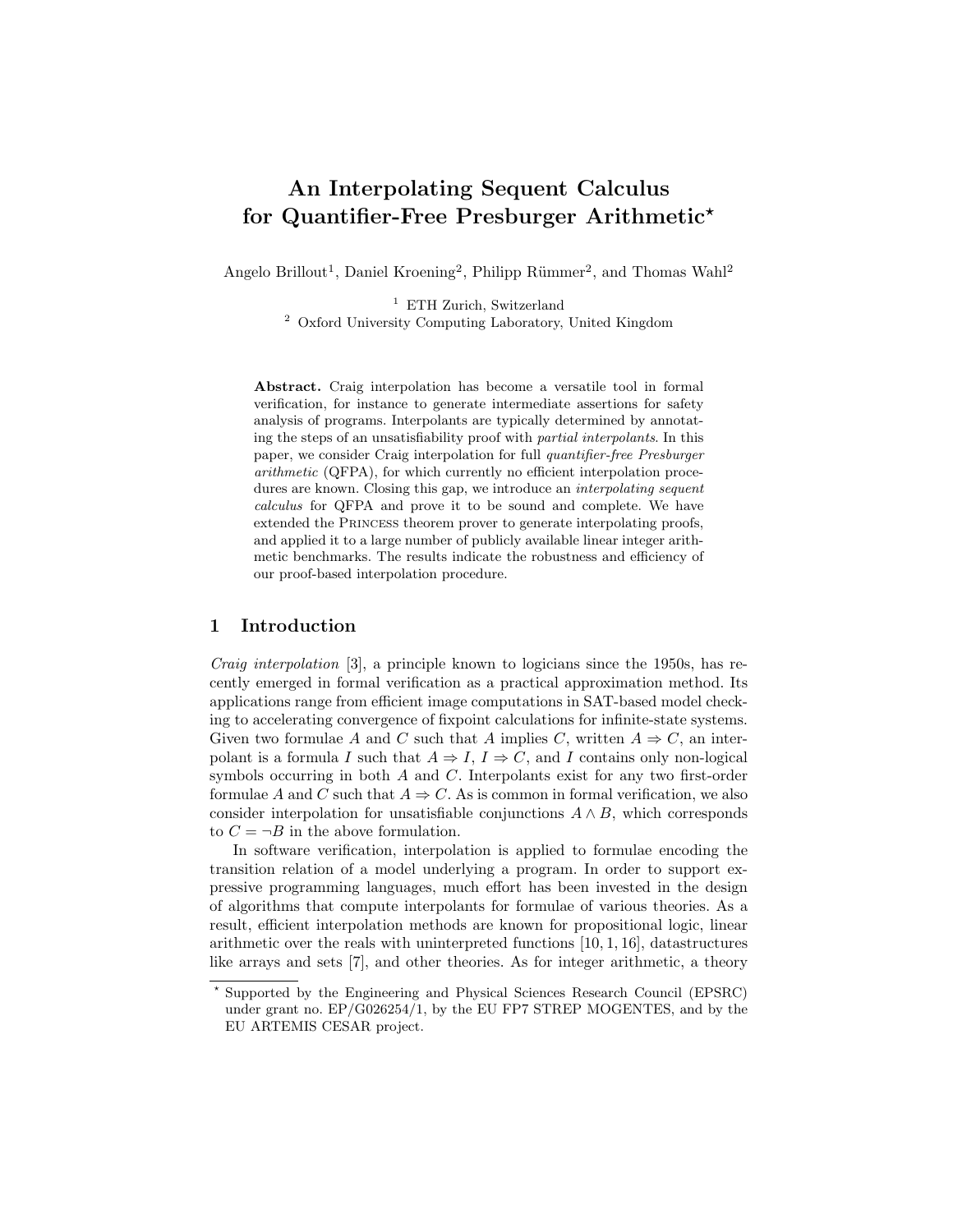particularly relevant for software, interpolating solvers have so far been reported only for restricted fragments such as difference-bound logic, and logics with linear equalities and constant-divisibility predicates. For these theories, an interpolant can be derived in time polynomial in the size of the input formulae.

In this paper, we push the boundaries of interpolation-based software model checking by presenting an interpolation method for full quantifier-free Presburger arithmetic (QFPA), i.e., linear arithmetic over the integers. This theory has been used, besides others, to model the behavior of infinite-state programs and of hardware designs. Presburger arithmetic was shown to be decidable by quantifier elimination [12]. A brute-force interpolation method is to quantify out the variables not common to the input formulae, and then to eliminate those quantifiers. This approach suffers, however, from the triply-exponential complexity of the elimination procedure and tends to be ineffective in many practical cases.

A more promising approach (that has also been used, e.g., in  $[10, 1, 8, 5]$ ) is to extract interpolants directly from an unsatisfiability proof for  $A \wedge B$ . To this end, we first present a sound and complete proof system for QFPA based on a sequent calculus. We then augment the proof rules with labeled formulae and partial interpolants — proof annotations that, at the root of a closed proof, reduce to interpolants. In practice, the resulting interpolating proof system can be used to extend an existing unsatisfiability proof to one that interpolates. It can also serve as a replacement of the non-interpolating proof system, allowing the calculation of an interpolant on the fly. We prove our interpolating calculus to be sound and complete for QFPA. Our completeness result states that, for any valid implication, there exists a proof of its validity in our calculus, and the proof can be annotated with partial interpolants satisfying the proof rules.

In the case of QFPA, the primary difficulty when extracting interpolants from a proof is the treatment of mixed cuts: applications of a cut-rule (such as Gomory cuts [17] or the Omega rule [13]) to inequalities that have been derived as linear combinations of inequalities from both A and B. Our work extends earlier interpolation procedures for linear arithmetic, in particular [8, 10], by defining an interpolating cut-rule called STRENGTHEN that can handle even mixed cuts. The rule subsumes a variety of cut-rules for integer linear programming, including Gomory cuts and the Omega rule, so that interpolants can be extracted from proofs using either of those rules by reduction to STRENGTHEN.

To implement our interpolation method, we have extended the Princess theorem prover [15] to generate proofs, using the proof rules presented in this paper. We have applied the interpolating prover to a large number of publicly available linear integer arithmetic benchmarks, such as from the QF-LIA category of the SMT library. We compare the efficiency of the prover to the only currently known interpolation method for Presburger arithmetic, which is based on local-variable quantification and subsequent brute-force quantifier elimination (QE). Our experiments not only demonstrate the weaknesses of interpolation using QE, but also indicate the robustness and efficiency of our proof-based interpolation procedure, in terms of both time and interpolant size.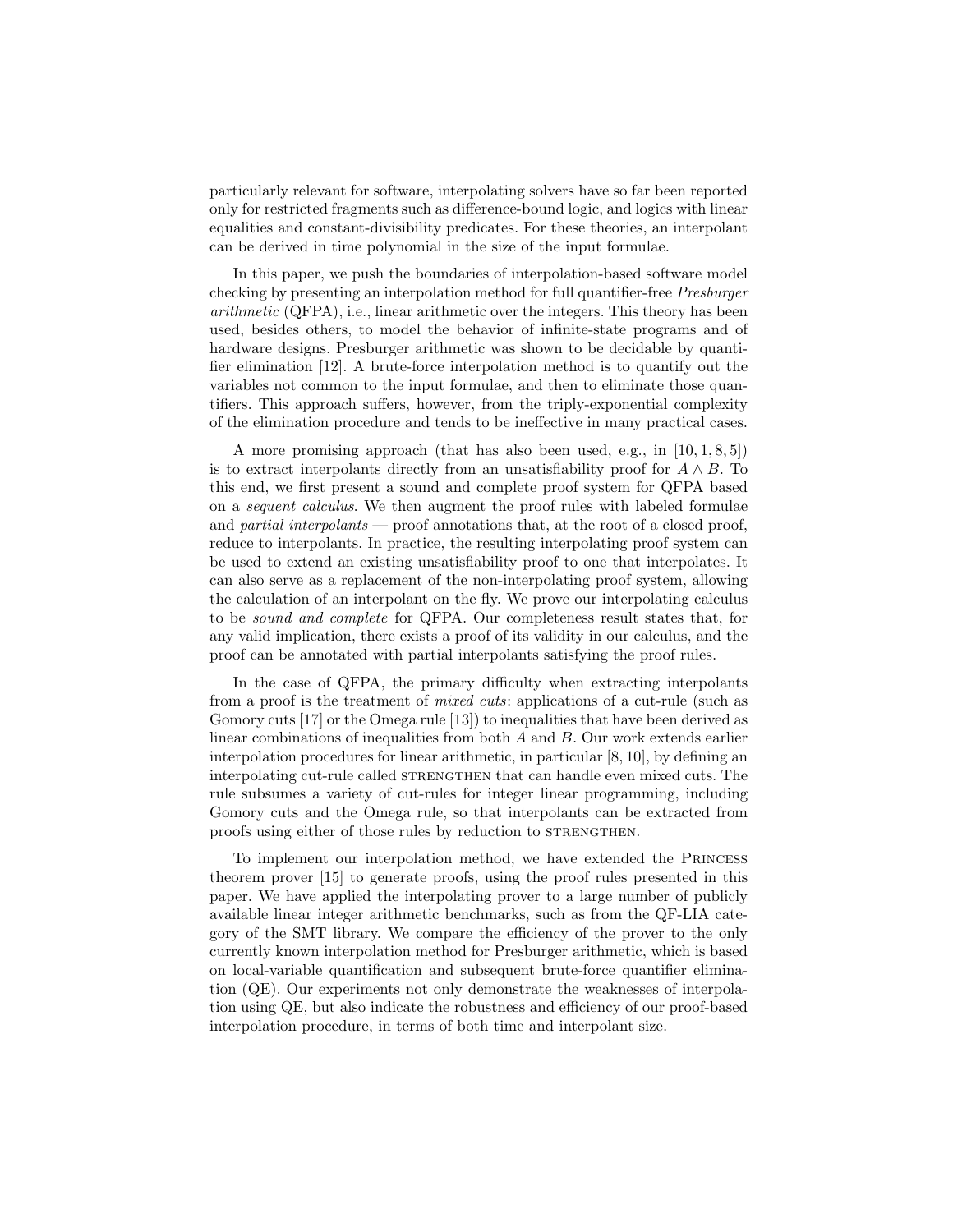# 2 Preliminaries

Presburger arithmetic. We assume familiarity with classical first-order logic (e.g., [4]). Let x range over an infinite set X of variables, c over an infinite set C of constant symbols, and  $\alpha$  over the integers  $\mathbb{Z}$ . The syntax of Presburger arithmetic is defined by the following grammar:

$$
\begin{aligned}\n\phi &\ ::= \ t \doteq 0 \mid t \leq 0 \mid \alpha \mid t \mid \phi \wedge \phi \mid \phi \vee \phi \mid \neg \phi \mid \forall x. \phi \mid \exists x. \phi \\
t &\ ::= \alpha \mid c \mid x \mid \alpha t + \dots + \alpha t\n\end{aligned}
$$

The symbol  $t$  denotes terms of linear arithmetic. For simplicity, we only allow  $0$ as the right-hand side of equalities and inequalities. The explicit divisibility operator  $\alpha \mid t$ , which is short for  $\exists s$ .  $\alpha s - t = 0$ , is included to permit quantifier-free interpolants for formulae such as  $y - 2x = 0 \land y - 2z - 1 = 0$ , with interpolant 2 | y. We use the abbreviations *true* and *false* for the equalities  $0 = 0$ and  $1 = 0$ , and  $\phi \to \psi$  as abbreviation for  $\neg \phi \lor \psi$ . Simultaneous substitution of terms  $t_1, \ldots, t_n$  for variables  $x_1, \ldots, x_n$  in  $\phi$  is denoted by  $[x_1/t_1, \ldots, x_n/t_n]\phi;$ we assume that variable capture is avoided by renaming bound variables as necessary. As short-hand notation, we sometimes also quantify over constants (as in  $\forall c.\phi$  and assume that the constants are implicitly replaced by fresh variables. For reasons of presentation, we further assume that terms  $t$  are implicitly simplified to 0 or to the form  $\alpha_1 t_1 + \cdots + \alpha_n t_n$ , in which  $0 \notin {\alpha_1, \ldots, \alpha_n}$ , and  $t_1, \ldots, t_n$  are pairwise distinct variables, constants, or 1.

The semantics of Presburger arithmetic is defined over the universe  $Z$  of integers in the standard way [4]. Furthermore, we only allow quantifiers that can be handled by Skolemization (only universal/existential quantifiers under an even/odd number of negations).

Gentzen-style sequent calculi. If  $\Gamma$ ,  $\Delta$  are finite sets of formulae and C is a formula, all without free variables, then  $\Gamma \vdash \Delta$  is a sequent. The sequent is *valid* if the formula  $\bigwedge \Gamma \to \bigvee \Delta$  is valid. A calculus *rule* is a binary relation between a finite set of sequents called the premises, and a sequent called the conclusion. A sequent calculus rule is sound if, for all instances

$$
\frac{\Gamma_1 \ \vdash \ \varDelta_1 \ \ \cdots \ \ \Gamma_n \ \vdash \ \varDelta_n}{\Gamma \ \vdash \ \varDelta}
$$

whose premises  $\Gamma_1 \vdash \Delta_1, \ldots, \Gamma_n \vdash \Delta_n$  are valid, the conclusion  $\Gamma \vdash \Delta$  is valid, too. Proof trees are defined to grow upwards. Each node is labeled with a sequent, and each non-leaf node is related to the node(s) directly above it through an instance of a calculus rule. A proof is closed if it is finite and all leaves are justified by an instance of a rule without premises.

The interpolating sequent calculus for QFPA presented in this paper extends the ground fragment of the sequent calculus in [15].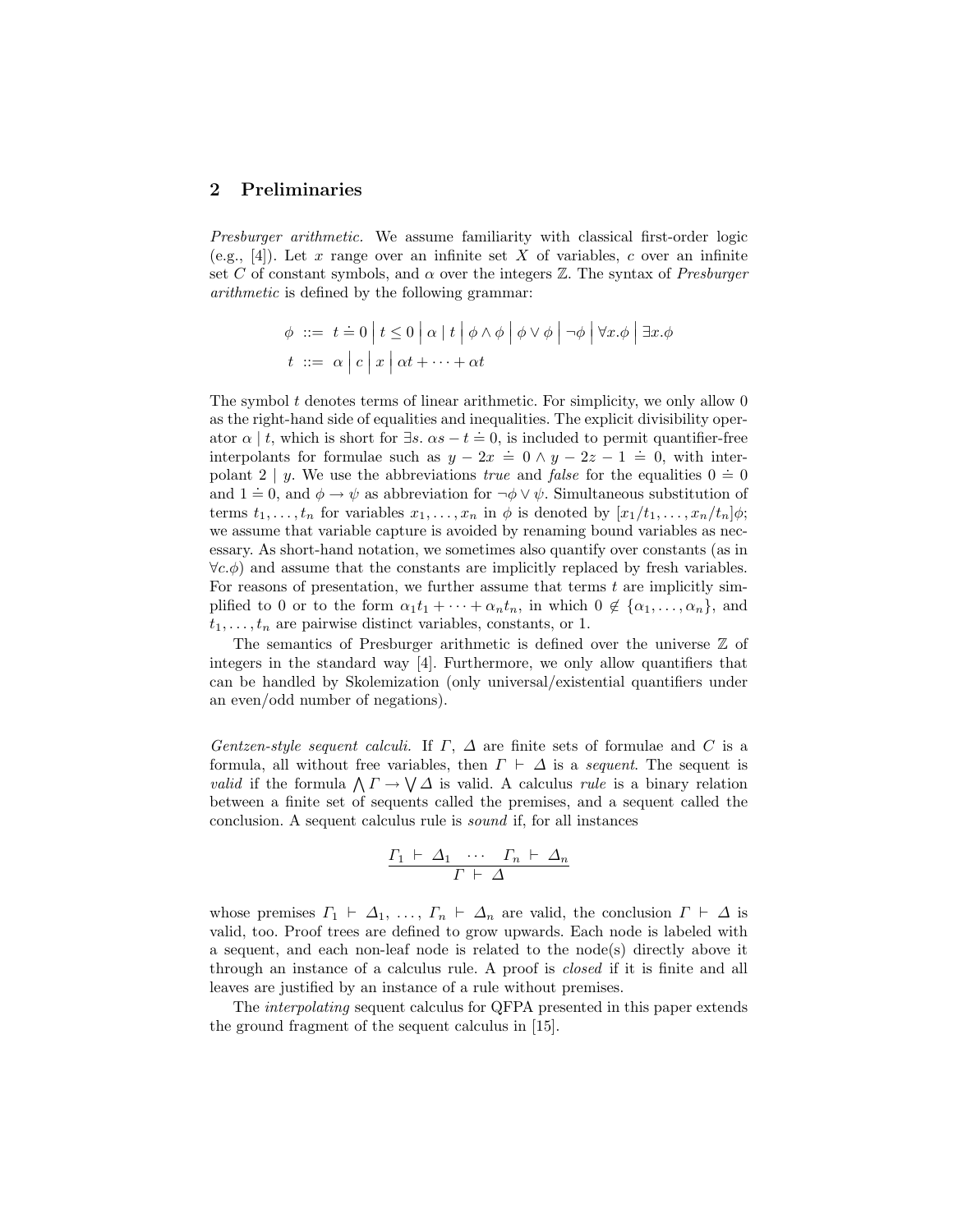

Fig. 1. Unsatisfiability proof for the examples of Sect. 3

## 3 A Motivating Example

Consider the following program with variables ranging over unbounded integers:

if  $(a == 2*x & a >= 0)$  {  $b = a / 2$ ;  $c = 3 * b + 1$ ; assert  $(c > a)$ ; }

We would like to verify the assertion in the program. To this end, the program is translated into the QFPA formula below. Note that  $\mathbf{b} = \mathbf{a} / 2$  is converted into a conjunction of two inequalities, and that the assertion is negated:

 $a-2x \doteq 0 \wedge -a \leq 0 \wedge 2b-a \leq 0 \wedge -2b+a-1 \leq 0 \wedge c-3b-1 \doteq 0 \wedge c-a \leq 0$  (1)

The unsatisfiability of (1) implies that no run of the program violates the assertion. Fig. 1 shows a refutation of (1) in the Gentzen-style sequent calculus used in this paper (the right-hand side  $\Delta$  happens to be empty in all sequents, which is not true in general). We add the prime symbol  $\prime$  to the rule names to distinguish them from the interpolating rules introduced later. The proof starts with the conjunction (1) in the bottom sequent of the tree. Repeatedly applying the rule AND-LEFT' (denoted AND-LEFT'<sup>+</sup>) splits the conjunction into a list of arithmetic literals. The equality  $a - 2x = 0$  is used to reduce the inequalities  $-a \leq 0$ ,  $-2b + a - 1 \leq 0$ , and  $c - a \leq 0$  by means of substitution (rule RED'). Similarly,  $c - 3b - 1 = 0$  is used to reduce  $c - 2x \le 0$ . The inequalities  $-2x \le 0$ and  $-2b + 2x - 1 \leq 0$  are simplified (rule SIMP') by eliminating the coefficient 2; in the latter inequality, this requires rounding. Unsatisfiability of the remaining inequalities follows from two applications of the Fourier-Motzkin rule FM-ELIM', and the proof can be closed.

Interpolants for unsatisfiable formulae like (1) can reveal additional information about the program being investigated, for instance intermediate assertions. Suppose we want to compute an invariant for the program point immediately after  $\mathbf{b} = \mathbf{a}$  / 2. Let A denote the part of equation (1) encoding the program up to this point. Currently, the only known interpolation method for QFPA is to quantify out the local variables, i.e., variable  $x$  from  $A$ :

$$
\exists x. (a - 2x \doteq 0 \land -a \le 0 \land 2b - a \le 0 \land -2b + a - 1 \le 0),
$$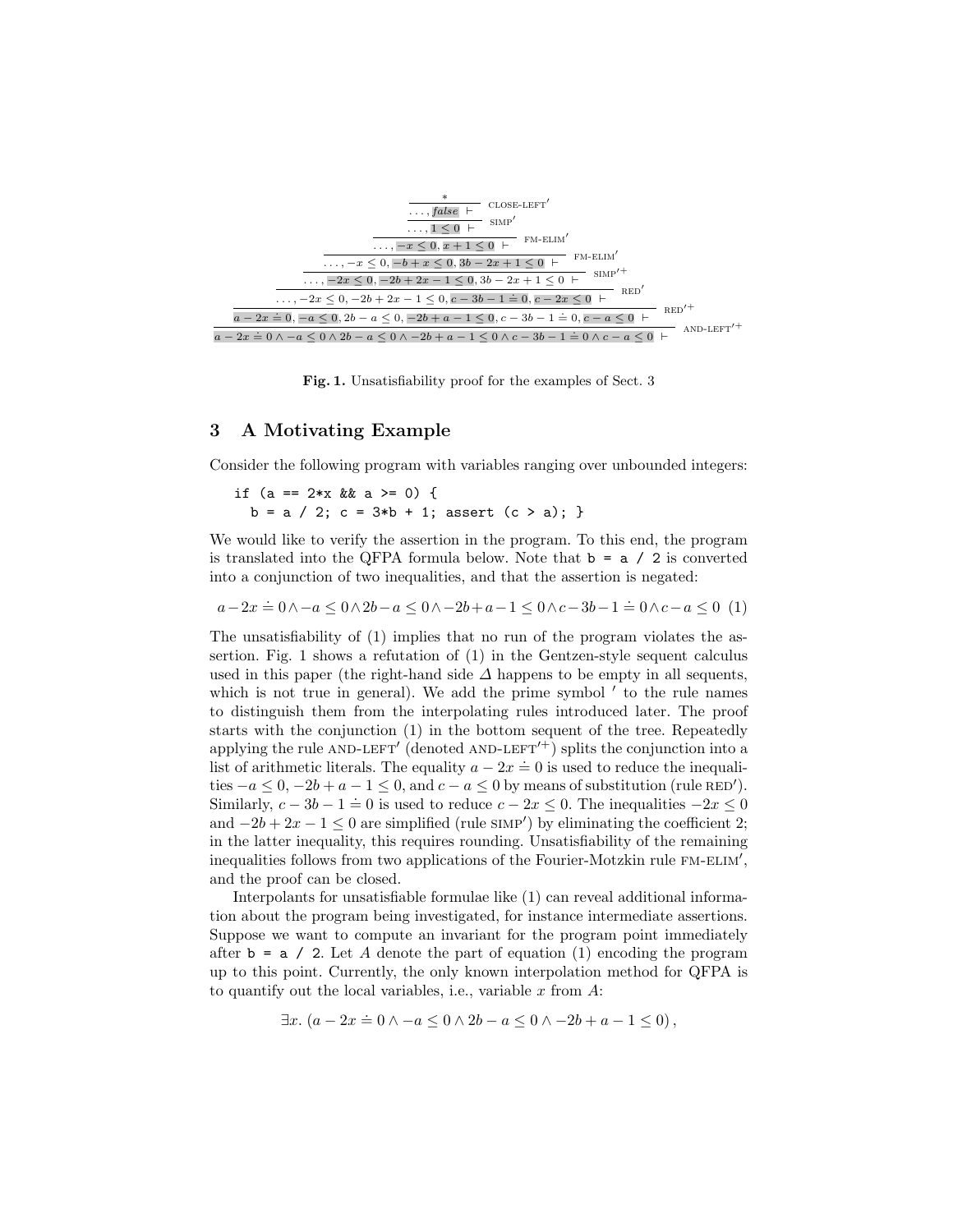which simplifies via *quantifier elimination* (QE) to  $-a \leq 0 \wedge 2b - a = 0$ . Existentially quantifying out the local variables from A (or, universally, the local variables from the remaining part of (1)) always returns the strongest (respectively, weakest) interpolant for an unsatisfiable formula. These "extremal" interpolants may be very large, however. Suppose we modify the conditional in the program by adding further conjuncts that are unnecessary for the safety of the program:

if (a == 2\*x && a >= 0 && a >= n\*y - <sup>n</sup> 2 && a <= n\*y) { (2)

where  $n \in 2\mathbb{Z}$  is a parameter. The strongest (quantifier-free) interpolant, denoted  $I_s^n$ , grows linearly in n and thus exponentially in the size of the program:

$$
I_s^n \equiv -a \leq 0 \wedge 2b - a = 0 \wedge (n \mid a \vee n \mid (a+1) \vee \cdots \vee n \mid (a+\frac{n}{2})).
$$

A weaker but much more succinct interpolant is the inequality  $-3b + a \leq 0$ . We demonstrate in this paper that *proof-based* interpolation provides a way of obtaining such succinct interpolants. Proofs can compactly encode the unsatisfiability of a formula and abstract away from irrelevant facts, enabling the extraction of succinct interpolants; this is of particular importance for program verification, where interpolants carrying unnecessary details can delay or prevent the discovery of inductive invariants (e.g., [11]). We therefore propose to lift proofs of unsatisfiability to *interpolating proofs*. This way, we avoid many disadvantages of QE-based interpolation, namely (i) its high complexity, (ii) its inflexibility in always returning a strongest or weakest interpolant, and (iii) the need to restart from scratch in order to consider a new partitioning of the unsatisfiable formula into  $A$  and  $B$  (in contrast, a proof-based method can extract many interpolants from a single proof).

## 4 An Interpolating Sequent Calculus for QFPA

In order to extract interpolants from proofs of unsatisfiable conjunctions  $A \wedge B$ , we introduce *interpolating sequents* as an extension of the Gentzen-style sequents defined in Sect. 2. Formulae in interpolating sequents are labeled either with the letter  $L$  to indicate that they are derived purely from  $A$ , the letter  $R$  for formulae derived purely from B, or with partial interpolants (PIs) that record the A-contribution to a formula obtained jointly from A and B. Similarly as in [4], the labels  $L/R$  will be used to handle analytic rules that operate only on subformulae of the input formulae, while rewriting rules for arithmetic may mix parts of A and B and therefore require partial interpolants (as in [10]).

More formally, if  $\phi$  is a formula and  $t, t^A$  are terms, all without free variables, then  $[\![\phi]\!]_L$  and  $[\![\phi]\!]_R$  are  $L/R$ -labeled formulae and  $t = 0$   $[t^A \doteq 0]$ ,  $t = 0$   $[t^A \neq 0]$ , and  $t \leq 0$  [t<sup>A</sup>  $\leq$  0] are formulae labeled with the partial interpolants  $t^A \doteq 0$ , and  $t \leq 0$  [t<sup>A</sup>  $\leq$  0] are formulae labeled with the partial interpolants  $t^A \doteq 0$ ,  $t^A \neq 0$ , and  $t^A \leq 0$ , respectively. Furthermore, if  $\Gamma$ ,  $\Delta$  are sets of labeled formulae and  $I$  is an unlabeled formula such that (i) none of the formulae contains free variables, (ii)  $\Gamma$  only contains formulae  $[\phi]_L$ ,  $[\phi]_R$ ,  $t = 0$  [ $t^A = 0$ ], or t  $\leq 0$  [t<sup>A</sup>  $\leq 0$ ], and (iii)  $\Delta$  only contains formulae  $[\phi]_L$ ,  $[\phi]_R$ ,  $t = 0$  [t<sup>A</sup>  $\neq 0$ ], or  $t = 0$  [ $t \le 0$ ], and (iii)  $\Delta$  only contains formulate [ $\varphi$ ] $L$ , [ $\varphi$ ]<br> $t = 0$  [ $t^A \ne 0$ ], then  $\Gamma \vdash \Delta \blacktriangleright I$  is an *interpolating sequent.*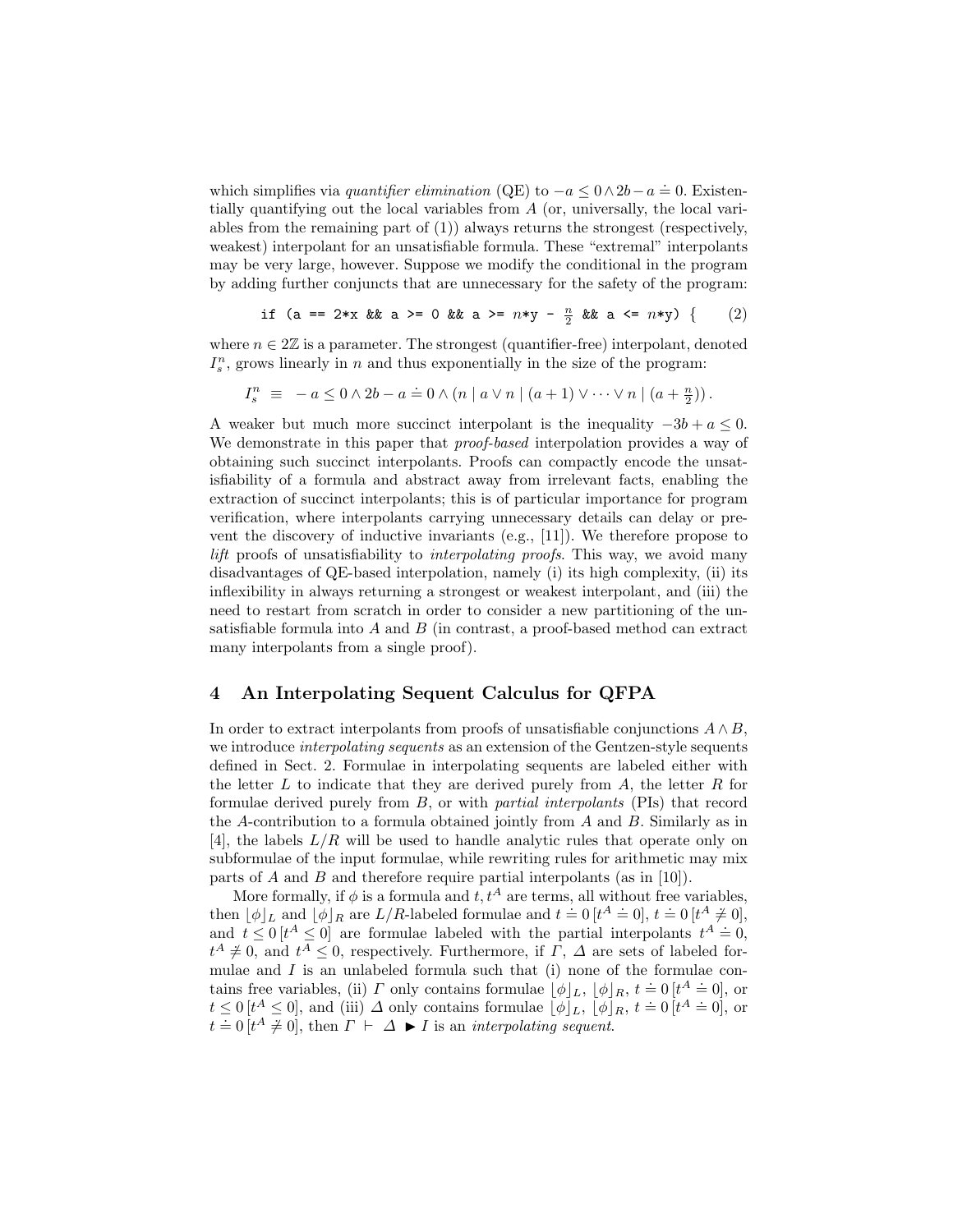

Fig. 2. The interpolating version of Fig. 1. The initial interpolant generated by close-INEQ is  $I_1 = (-6b + 2a \le 0) \equiv (-3b + a \le 0)$ , which is by STRENGTHEN combined with the interpolants false and  $\phi$  from the subproofs A and B to form the final interpolant  $I_2 = (I_1 \vee (false \wedge \phi)) \equiv I_1$ .

The semantics of interpolating sequents is defined with the help of projections  $\Gamma_L =_{\text{def}} {\phi \mid [\phi]_L \in \Gamma}$  and  $\Gamma_R =_{\text{def}} {\phi \mid [\phi]_R \in \Gamma}$  that extract the  $L/R$ -parts of a set  $\Gamma$  of labeled formulae. A sequent  $\Gamma \vdash \Delta \blacktriangleright I$  is valid if (i) the (Gentzenstyle) sequent  $\Gamma_L \vdash I, \Delta_L$  is valid, (ii) the sequent  $\Gamma_R, I \vdash \Delta_R$  is valid, and (iii) the constants in I occur in both  $\Gamma_L \cup \Delta_L$  and  $\Gamma_R \cup \Delta_R$ . Note that formulae annotated with PIs are irrelevant for deciding whether an interpolating sequent is valid; this only depends on  $L/R$ -formulae. The semantics of PIs is made precise in Sect. 4.3; intuitively, a labeled formula  $\phi$   $[\phi^A]$  in an interpolation problem  $A \wedge B$ expresses the implications  $A \Rightarrow \phi^A$  and  $B \wedge \phi^A \Rightarrow \phi$ .

As special cases,  $|A|_L \vdash |C|_R \blacktriangleright I$  reduces to I being an interpolant of the implication  $A \Rightarrow C$ , while  $[A]_L, [B]_R \vdash \blacktriangleright I$  captures the concept of interpolants I for conjunctions  $A \wedge B$  common in formal verification.

Example. We illustrate the concept of interpolating sequents with the proof in Fig. 2, which is the interpolating version of the proof in Fig. 1 and will serve as a running example in the whole section. For sake of brevity, we omit the subproofs  $\mathcal A$  and  $\mathcal B$ . Due to the soundness of the applied calculus (stated in Sect. 4.3), the root sequent of the proof is valid, which implies that  $I_2 \equiv (-3b + a \le 0)$  is an interpolant for the unsatisfiable conjunction  $(1)$ . Note that  $I_2$  is the inequality discussed in Sect. 3 as a succinct interpolant and intermediate program assertion.

In the remainder of Sect. 4, we explain the rules of our interpolating calculus given in Fig. 3, 4. As usual in sequent calculi, the rules are applied in the upward direction, starting from a sequent  $\Gamma \vdash \Delta \blacktriangleright ?$  with unknown interpolant that is to be proven (the proof root), and applying rules to successively decompose and simplify the sequent until a closure rule becomes applicable. The unknown interpolants of sequents have to be left open while building a proof and can only be filled in once all proof branches are closed.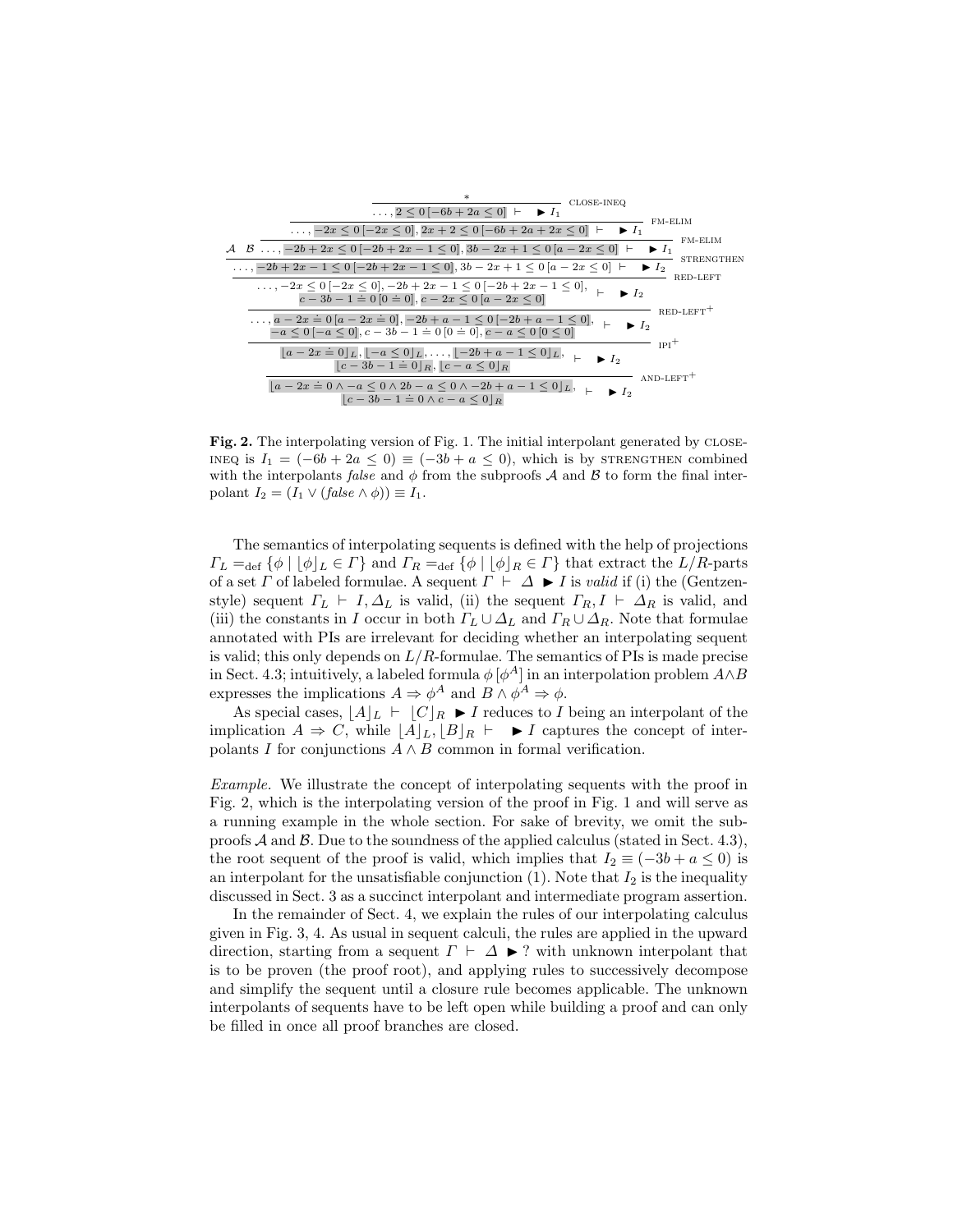| $\Gamma, t \circ 0$ $[t \circ 0], [t \circ 0]$ $L \vdash \Delta \blacktriangleright I$ IPI-<br>LEFT<br>$\Gamma,  t \circ 0 _L \vdash \Delta \blacktriangleright I$<br>$\Gamma \vdash  t=0 _L, \Delta \blacktriangleright I$                                                                                                      | $\Gamma \vdash t = 0   t = 0  ,   t = 0  _L, \Delta \blacktriangleright I$<br>$IPI-$<br>RIGHT |
|----------------------------------------------------------------------------------------------------------------------------------------------------------------------------------------------------------------------------------------------------------------------------------------------------------------------------------|-----------------------------------------------------------------------------------------------|
| $\Gamma \vdash t = 0 \, [0 \neq 0], \,  t = 0 _R, \Delta \blacktriangleright I$<br>$\Gamma, t \circ 0 \, [0 \circ 0], \, [t \circ 0]_R \vdash \Delta \blacktriangleright I_{\text{IPI-}}$<br><b>LEFT</b><br>$\Gamma,  t \circ 0 _R \vdash \Delta \blacktriangleright I$<br>$\Gamma \vdash  t=0 _R, \Delta \blacktriangleright I$ | $IPI-$<br>RIGHT                                                                               |
|                                                                                                                                                                                                                                                                                                                                  |                                                                                               |
| CLOSE-EQ-LEFT<br>$\varGamma,t\doteq0\,[t^{A}\doteq0]\;\vdash\; \overline{\varDelta\blacktriangleright\exists_{LA}\;t^{A}\doteq0}$                                                                                                                                                                                                | $(t \doteq 0$ is unsatisfiable)                                                               |
| CLOSE-INEQ<br>$\varGamma,\alpha\leq 0 \left[ t^{A}\leq0\right] \;\vdash\; \varDelta\; \blacktriangleright\; \exists_{LA}\;t^{A}\leq0$                                                                                                                                                                                            | $(\alpha > 0)$                                                                                |
| $\varGamma~\vdash~0=0\,[t^A=0], \varDelta~\blacktriangleright~\exists_{LA}~t^A\neq 0$ CLOSE-EQ-RIGHT                                                                                                                                                                                                                             |                                                                                               |
| CLOSE-NEQ-RIGHT<br>$\Gamma \vdash 0 = 0$ $[t^A \neq 0], \Delta \blacktriangleright \exists_{LA} t^A = 0$                                                                                                                                                                                                                         |                                                                                               |

**Fig. 3.** Initialization and closure rules. In the rules IPI-LEFT-L/R,  $\circ \in {\frac{\mathbb{1}}{2}} \times$  denotes a relation symbol. In the rules  $\text{cLOSE-*, } \exists_{LA}$  denotes existential quantification  $\exists c_1, \ldots, c_n$ , where  $c_1, \ldots, c_n$  are the constants that occur in  $\Gamma_L, \Delta_L$  but not in  $\Gamma_R, \Delta_R$ . An equality  $t^A \doteq 0$  is unsatisfiable if and only if it is of the form  $\alpha_1 d_1 + \cdots + \alpha_n d_n + \alpha_0 \doteq 0$  and  $\gcd(\alpha_1, \ldots, \alpha_n) \nmid \alpha_0$  (with the convention  $\gcd() = 0$ ).

#### 4.1 Propositional, Initialization, and Closure Rules

To construct a proof for an interpolation problem  $A \wedge B$ , we start with a sequent  $\|A\|_L, \|B\|_R \vdash \triangleright$ ? that only contains  $L/R$ -labeled formulae and apply propositional and Skolemization rules to decompose  $A$  and  $B$  (the applications of rule AND-LEFT in Fig. 2). Because our propositional rules closely follow standard interpolating calculi (see  $(9, 4)$ ), we only show two of these rules, namely the top-most two in Fig. 4. When splitting over L-disjunctions in the antecedent (or-left-l), it is necessary to form the disjunction of the interpolants derived in the subproofs. Analogously, R-disjunctions yield conjunctive interpolants. All propositional rules propagate the  $L/R$ -label of formulae to their subformulae, unchanged. For brevity, we have omitted rules to move inequalities from the succedent to the antecedent.

Once the decomposition of formulae results in arithmetic literals, the initialization rules in the upper part of Fig. 3 are used to turn  $L/R$ -formulae into formulae with PIs, to prepare them for later rewriting (the applications ipi in Fig. 2). Generally, PIs for L-literals are chosen to be the literals themselves, while empty PIs are introduced for R-literals: the intuition is that L-formulae are fully contributed by A, while R-formulae do not contain any A-contribution at all.

We observe that the IPI rules do not remove the  $L/R$ -formula to which they are applied (the formula occurs both in the conclusion and in the premise). The reason is that  $L/R$ -formulae in sequents, besides their logical meaning, track the vocabulary of symbols occurring in the input formulae  $A, B$ ; the vocabulary is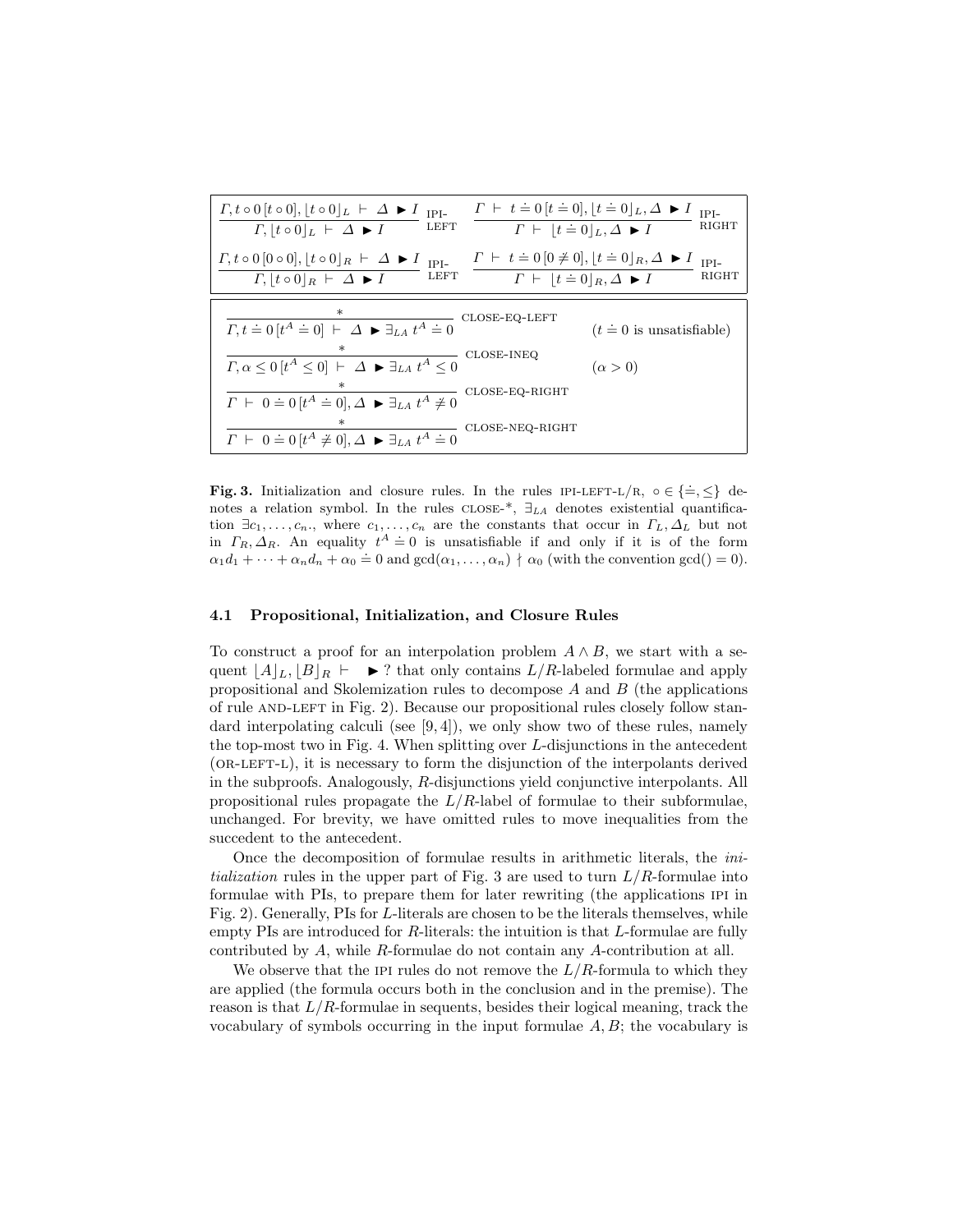| $\Gamma,  \phi _L \vdash \Delta \blacktriangleright I$<br>$\Gamma,  \psi _L \vdash \Delta \blacktriangleright J$<br>$\frac{I; [\psi]_L \vdash \Delta \blacktriangleright J}{\Gamma, [\phi \vee \psi]_L \vdash \Delta \blacktriangleright I \vee J}$ OR-LEFT-L $\frac{\Gamma, [\phi]_D, [\psi]_D \vdash \Delta \blacktriangleright I}{\Gamma, [\phi \wedge \psi]_D \vdash \Delta \blacktriangleright I}$ AND-LEFT |  |
|------------------------------------------------------------------------------------------------------------------------------------------------------------------------------------------------------------------------------------------------------------------------------------------------------------------------------------------------------------------------------------------------------------------|--|
| $\varGamma,t\doteq0\,[t^A\doteq0],s+\alpha\cdot t\circ0\,[s^A+\alpha\cdot t^A\circ0]\ \vdash\ \varDelta\ \blacktriangleright I$<br>RED-LEFT<br>$\Gamma, t = 0$ $[t^A = 0], s \circ 0$ $[s^A \circ 0] \vdash \Delta \blacktriangleright I$                                                                                                                                                                        |  |
| $\Gamma, t = 0$ $[t^A = 0]$ $\vdash s + \alpha \cdot t = 0$ $[s^A + \alpha \cdot t^A \circ 0], \Delta \blacktriangleright I$ RED-RIGHT<br>$\Gamma, t = 0$ $[t^A \doteq 0]$ $\vdash s \doteq 0$ $[s^A \circ 0], \Delta \blacktriangleright I$                                                                                                                                                                     |  |
| $\frac{\Gamma, \lfloor u-c\doteq 0\rfloor_L\ \vdash\ \varDelta\blacktriangleright I}{\Gamma\ \vdash\ \varDelta\blacktriangleright I} \text{ col-RED-L}\quad \frac{\Gamma, \alpha \cdot t\circ 0\,[\alpha \cdot t^A\circ 0]\ \vdash\ \varDelta\blacktriangleright I}{\Gamma, t\circ 0\,[t^A\circ 0]\ \vdash\ \varDelta\blacktriangleright I} \text{ MUL-LEFT}$                                                    |  |
| $\frac{\Gamma, [u-c=0]_R + \Delta \blacktriangleright I}{\Gamma \vdash \Delta \blacktriangleright I}$ COL-RED-R $\frac{\Gamma \vdash \alpha \cdot t = 0 [\alpha \cdot t^A \circ 0], \Delta \blacktriangleright I}{\Gamma \vdash t = 0 [t^A \circ 0], \Delta \blacktriangleright I}$ MUL-RIGHT                                                                                                                    |  |
| $\frac{\Gamma, [\exists x. \alpha x + t \doteq 0]_D \vdash \Delta \blacktriangleright I}{\Gamma,  \alpha  t  _D \vdash \Delta \blacktriangleright I}$ DIV-LEFT                                                                                                                                                                                                                                                   |  |
| $\Gamma$ , $[(\alpha   t + 1) \vee \cdots \vee (\alpha   t + \alpha - 1)]_D \vdash \Delta \blacktriangleright I$ DIV-RIGHT<br>$\overline{\Gamma \vdash  \alpha  t  _{D} \Delta \blacktriangleright I}$                                                                                                                                                                                                           |  |
| $\varGamma,s\leq 0\,[s^A\leq 0],t\leq 0\,[t^A\leq 0],\alpha s+\beta t\leq 0\,[\alpha s^A+\beta t^A\leq 0]\ \vdash\ \varDelta\blacktriangleright I$<br>FM-ELIM<br>$\Gamma, s \leq 0 \left[ s^A \leq 0 \right], t \leq 0 \left[ t^A \leq 0 \right] \vdash \Delta \blacktriangleright I$                                                                                                                            |  |
| $\Gamma, t = 0$ $[t^A \doteq 0]$ $\vdash \Delta \blacktriangleright E$<br>$\Gamma, t+1 \leq 0 \left[ t^A \leq 0 \right] \vdash \Delta \blacktriangleright I^0$<br>$\frac{\Gamma, t+1 \leq 0 \left[ t^A + 1 \leq 0 \right] + \Delta \blacktriangleright I^1}{\Gamma, t \leq 0 \left[ t^A \leq 0 \right] + \Delta \blacktriangleright I^1 \vee (E \wedge I^0)}$ STRENGTHEN                                         |  |
| $\Gamma, t+1 \leq 0 \left[ t^{A} + 1 \leq 0 \right] \vdash \Delta \blacktriangleright I$<br>$\frac{\Gamma, -t+1 \le 0[-t^A+1 \le 0] \vdash \Delta \blacktriangleright J}{\Gamma \vdash t \doteq 0[t^A \doteq 0], \Delta \blacktriangleright I \vee J}$ SPLIT-EQ                                                                                                                                                  |  |
| $\Gamma, t+1 \leq 0 \left[ t^A \leq 0 \right] \vdash \Delta \blacktriangleright I$<br>$\frac{\Gamma, -t + 1 \leq 0 \left[ -t^A \leq 0 \right] + \Delta \blacktriangleright J}{\Delta \blacktriangleleft \Delta \blacktriangleright \Delta \blacktriangleright J}$ SPLIT-NEQ<br>$\Gamma \vdash t = 0$ $[t^A \neq 0], \Delta \blacktriangleright I \wedge J$                                                       |  |

Fig. 4. Rules for propositional connectives, equalities, divisibility, and inequalities. In AND-LEFT, we assume  $D \in \{L, R\}$ . In RED-LEFT and MUL-LEFT,  $\circ \in \{\doteq, \leq\}$ , while  $\alpha \in \{\pm, \neq\}$  in RED-RIGHT and MUL-RIGHT. In COL-RED-L and COL-RED-R, c is a constant that does not occur in the conclusion or in  $u$ . The term  $u$  in COL-RED-L must only contain constants from  $\Gamma_L \cup \Delta_L$ , while u in COL-RED-R must only contain constants from  $\Gamma_R \cup \Delta_R$ . In MUL-LEFT and MUL-RIGHT,  $\alpha > 0$  is a positive literal. In DIV-LEFT and DIV-RIGHT,  $D \in \{L, R\}$ , x is an arbitrary variable, and  $\alpha > 0$ . In FM-ELIM,  $\alpha > 0$ and  $\beta > 0$  are positive integers.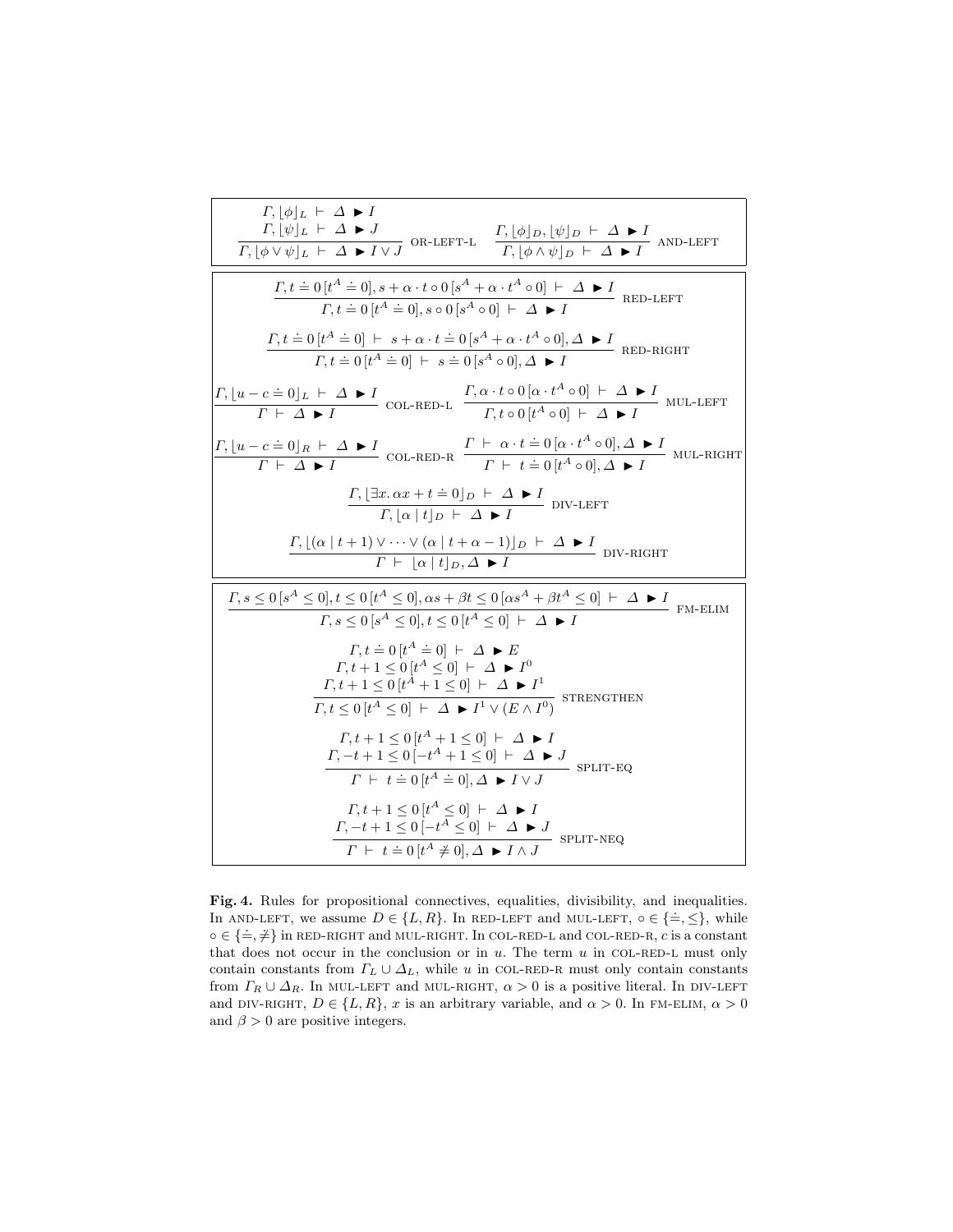used in condition (iii) of the definition of valid interpolating sequents, but also in the closure rules discussed next. For completeness, it is never necessary to apply IPI rules twice on a proof branch to the same  $L/R$ -formula.

Finally, once rewriting (discussed in Sect. 4.2) has produced an unsatisfiable literal in an antecedent (or a valid literal in a succedent), a closure rule can be used to close the proof branch and to derive an interpolant from the PI of the unsatisfiable literal (the application close-ineq in Fig. 2). Closure rules are given in the lower part of Fig. 3. Because PIs can still contain local symbols that occur only in  $\Gamma_L \cup \Delta_L$  (and are not allowed in interpolants), it may be necessary to introduce existential quantifiers at this point. We note, however, that quantifiers in quantified literals can be eliminated in polynomial time; e.g.,  $\exists c_1, \ldots, c_n$ .  $\alpha_1 c_1 + \cdots + \alpha_n c_n + t \doteq 0$  is equivalent to the divisibility judgement  $gcd(\alpha_1, \ldots, \alpha_n) \mid t$ .

## 4.2 Rewriting Rules for Equality, Inequality and Divisibility

The arithmetic rewriting rules form a calculus to solve systems of equalities by means of Gaussian elimination and Euclid's algorithm (the middle part of Fig. 4), as well as a calculus for systems of inequalities based on Fourier-Motzkin elimination and cutting planes (the lower part of Fig. 4). Decision procedures for QFPA in terms of the corresponding non-interpolating rules have been introduced in [14, 15] and directly carry over to the interpolating case. We therefore focus on the differences between the normal and the interpolating rules.

The rules  $RED-LEFT/RIGHT$  rewrite (in)equalities with equalities in the antecedent; in both cases, PIs are simply propagated along with the literals (RED-LEFT is applied repeatedly in Fig. 2). The RED rules alone do not form a complete calculus for integer equalities and have to be complemented with  $COL-RED-L/R$ to introduce fresh constants defined in terms of existing constants (the rules resemble *column reductions* when encoding systems of equalities as matrices). In combination, RED and COL-RED are able to simulate the equality elimination procedure in [13], as well as standard procedures to transform sets of equalities (or matrices) to Hermite and Smith normalform  $[6, 5]$ . Because COL-RED-L/R only introduce local  $L/R$ -constants, it is guaranteed that the new constants do not occur in interpolants.

In contrast to  $[14, 15]$ , we do not introduce a simplification rule  $\text{SIMP}^{\prime}$  for literals, as full simplification is not always possible in the presence of PIs. For instance, the equality  $2x = 0$  [ $a = 0$ ] cannot be simplified to the form  $x = 0$  [ $t^A = 0$ ] (as it would happen in [14, 15]) because the factor 2 does not occur in the PI. This raises a potential problem, as terms  $\alpha x$  cannot be rewritten to 0 with the help of  $2x \doteq 0$  if  $\alpha$  is odd. As a solution, we introduce the rules MUL-LEFT/RIGHT to multiply terms with positive integers prior to rewriting.

Similar to rewriting with equalities, inequalities can be added to each other with the help of the rule FM-ELIM realizing Fourier-Motzkin variable elimination. The STRENGTHEN rule is introduced to achieve completeness over the integers (Fig. 2 shows applications of FM-ELIM and STRENGTHEN). Compared to the calculi in  $[14, 15]$ , the use of STRENGTHEN in our interpolating calculus is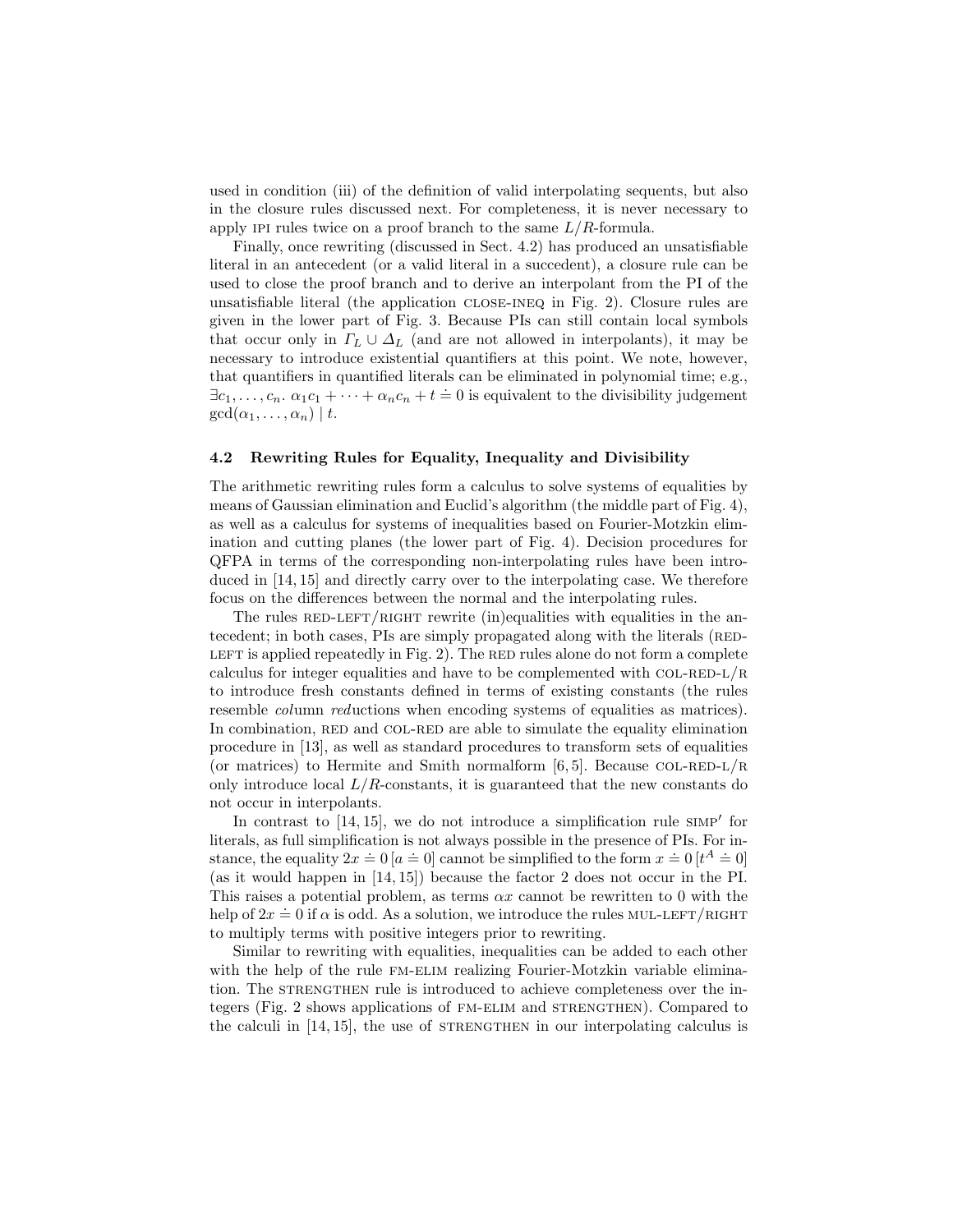| Partial interpolant annotation | Sequent (i) Sequent (ii)                                                                                                                               |
|--------------------------------|--------------------------------------------------------------------------------------------------------------------------------------------------------|
| $T, t \doteq 0[t^A \doteq 0]$  | $\Delta \parallel \Gamma_L \vdash t^A \doteq 0, \Delta_L \parallel \Gamma_R \vdash t - t^A \doteq 0, \Delta_R$                                         |
| $\Gamma, t \leq 0[t^A \leq 0]$ | $\Delta \parallel \Gamma_L \vdash t^A \leq 0, \Delta_L \parallel \Gamma_R \vdash t - t^A \leq 0, \Delta_R$                                             |
|                                | $\mathcal{L} + t \doteq 0[t^A \doteq 0], \Delta \parallel \Gamma_L, t^A \doteq 0 \vdash \Delta_L \parallel \Gamma_R \vdash t - t^A \doteq 0, \Delta_R$ |
| $\Gamma$                       | $\mathcal{L} + t \doteq 0[t^A \neq 0], \Delta \parallel \Gamma_L \vdash t^A \doteq 0, \Delta_L \parallel \Gamma_R, t - t^A \doteq 0 \vdash \Delta_R$   |

Table 1. Sequents with partial interpolants and correctness conditions (i) and (ii)

threefold: (i) STRENGTHEN can simulate the OMEGA-ELIM rule in [15], (ii) as shown in Fig. 2, repeated application of STRENGTHEN can be used to round inequalities  $\alpha t + \beta \leq 0$  to  $\alpha t + \alpha \left\lfloor \frac{\beta}{\alpha} \right\rfloor \leq 0$  (which is done by SIMP' in [14, 15]), and (iii) STRENGTHEN can simulate the law of anti-symmetry that is implemented by the rule  $ANTI-SYMM'$  in [14, 15]. As STRENGTHEN is the most central rule in our calculus, we provide a detailed discussion in Sect. 5.

#### 4.3 Properties of the Calculus

Soundness. Our interpolating calculus generates correct interpolants: whenever a sequent  $|A|_L \vdash |C|_R \blacktriangleright I$  is derived, the implications  $A \Rightarrow I \Rightarrow C$  are valid, and all constants in  $I$  occur in both  $A$  and  $C$ . More generally:

**Lemma 1 (Soundness).** If an interpolating sequent  $\Gamma \vdash \Delta \blacktriangleright I$  without any PIs is provable in the calculus, then it is valid. This implies, in particular, that the sequent  $\Gamma_L, \Gamma_R \vdash \Delta_L, \Delta_R$  is valid.

To prove this lemma, we first need to define the semantics of PIs (although the sequent  $\Gamma \vdash \Delta \blacktriangleright I$  in the lemma does not contain any PIs, they are likely to be introduced in the course of a proof). We say that a PI is correct if the sequents (i) and (ii) given in Table 1 are valid,  $t^A$  only contains constants that occur in  $\Gamma_L \cup \Delta_L$ , and  $t-t^A$  only contains constants that occur in  $\Gamma_R \cup \Delta_R$ . Soundness is then proven in two steps: (i) We show that all PIs in a closed proof are correct by induction on the distance of a sequent from the root of the proof: assuming that all PIs in the conclusion of a rule application are correct, we prove that the PIs in the rule premises are correct. (ii) We show the validity of all sequents in a closed proof by induction on the size of sub-proofs: assuming that all premises of a rule are valid, we prove that the conclusion is valid, too.

As a technical difficulty, we need to annotate some rules by introducing further auxiliary formulae in the premises to ensure (i) holds. These annotations are only required for the soundness proof; soundness of the rules with auxiliary formulae directly implies soundness of the original rules.

Completeness. Vice versa, whenever an implication  $A \Rightarrow C$  holds, our calculus is able to derive an interpolant. We have to ban quantifiers that cannot be handled by Skolemization.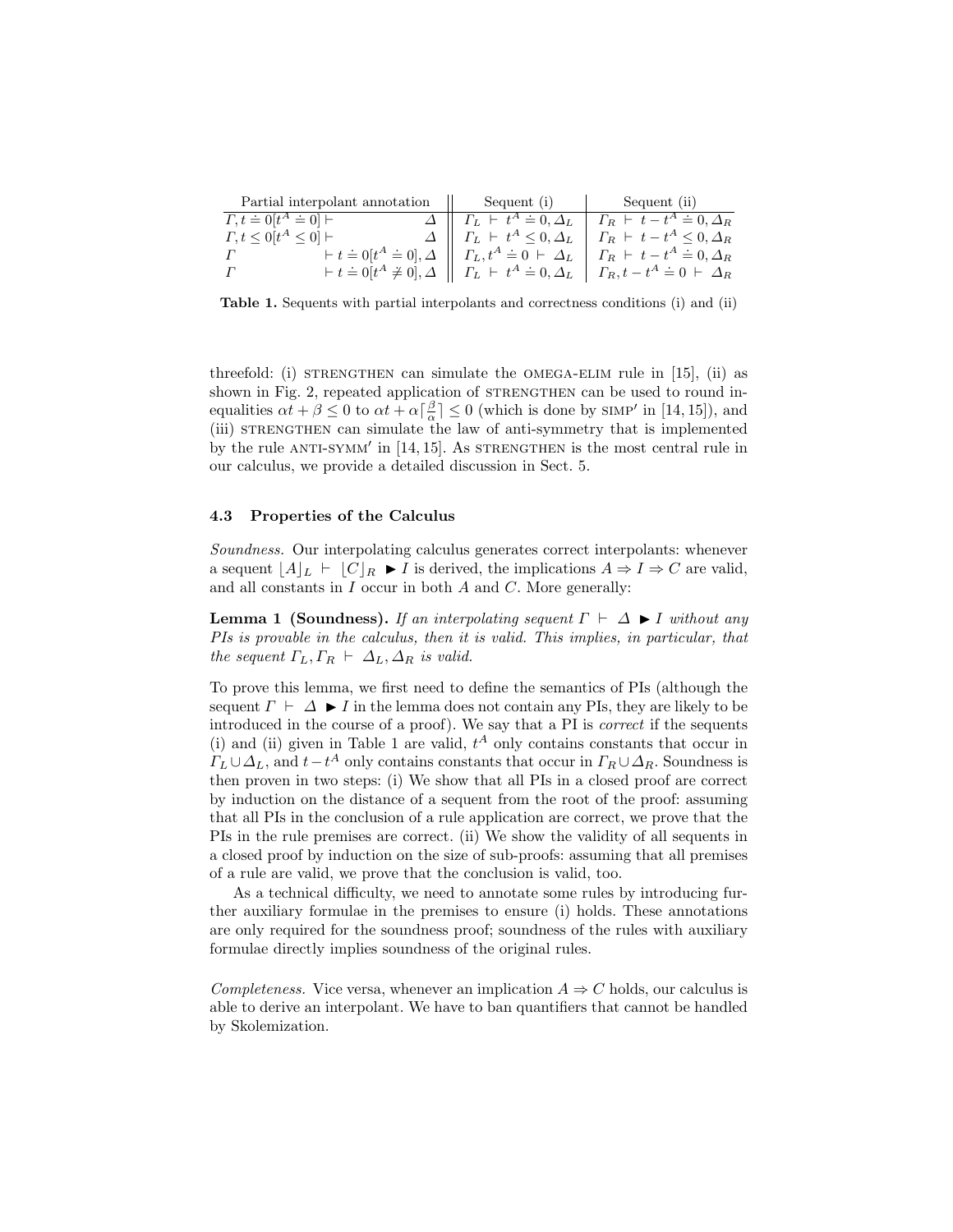**Lemma 2 (Completeness).** Suppose  $\Gamma$ ,  $\Delta$  are sets of labeled formulae  $|\phi|_L$ and  $\phi|_R$  such that all occurrences of existential quantifiers in  $\Gamma/\Delta$  are under an even/odd number of negations, and all occurrences of universal quantifiers in  $\Gamma/\Delta$  are under an odd/even number of negations. If  $\Gamma_L, \Gamma_R \vdash \Delta_L, \Delta_R$  is valid, then there is a formula I such that  $\Gamma \vdash \Delta \blacktriangleright I$  is provable.

The lemma follows from the completeness of the calculi in [14, 15] by means of proof lifting: given that  $\Gamma_L, \Gamma_R \vdash \Delta_L, \Delta_R$  is valid, there is a proof of this fact in the non-interpolating calculus. This proof can be lifted by replacing each rule application with an application of the corresponding interpolating rule.

## 5 Strengthening and Mixed Cuts

Reasoning in linear integer arithmetic generally requires some kind of cut-rule to deal with the phenomenon of formulae that are satisfiable over the rationals, but unsatisfiable over integers. The non-interpolating calculus in [14] provides two rules for this: the SIMP' rule to round inequalities  $\alpha t + \beta \leq 0$  to  $\alpha t + \alpha \lceil \frac{\beta}{\alpha} \rceil \leq 0$ (which resembles Gomory cuts  $[17]$ ), and the general STRENGTHEN' rule:

$$
\frac{\Gamma, t \doteq 0 \ \vdash \ \Delta \quad \Gamma, t + 1 \leq 0 \ \vdash \ \Delta}{\Gamma, t \leq 0 \ \vdash \ \Delta} \ \ \text{stream}
$$

Because STRENGTHEN' subsumes rounding via the rule SIMP', we can ignore the latter rule for the time being and concentrate on STRENGTHEN'.

In order to lift STRENGTHEN' to the interpolating calculus, we can first observe that two special cases are easy to handle:

$$
\begin{aligned} &\underline{I,t\doteq 0\left[t \doteq 0\right] \ \vdash \ \varDelta \blacktriangleright I \quad I,t+1 \leq 0\left[t+1 \leq 0\right] \ \vdash \ \varDelta \blacktriangleright J}_{I,t \leq 0\left[t \leq 0\right] \ \vdash \ \varDelta \blacktriangleright I \ \lor J} \text{STRENGTHEN-L} \\ &\underline{I,t \doteq 0\left[0 \doteq 0\right] \ \vdash \ \varDelta \blacktriangleright I \quad I,t+1 \leq 0\left[0 \leq 0\right] \ \vdash \ \varDelta \blacktriangleright J}_{I,t \leq 0\left[0 \leq 0\right] \ \vdash \ \varDelta \blacktriangleright I \ \land J} \text{STRENGTHEN-R} \end{aligned}
$$

These cases are called *pure cuts* in [8], because the PIs tell that the inequality  $t \leq 0$  has been derived only from L- or only from R-formulae, respectively. Strengthening inequalities of this kind corresponds to splitting a disjunction labeled with L or R.

The general case is known as mixed cut [8] and encompasses an application of STRENGTHEN to a formula  $t \leq 0$   $[t^A \leq 0]$  with  $t^A \notin \{0, t\}$ ; the rule for this general case is given in Fig. 4 and features three premises, one more than the noninterpolating rule STRENGTHEN'. To understand the shape of STRENGTHEN, note that we can represent  $t \leq 0$  as the sum of the inequalities  $t^A \leq 0$  and  $t - t^A \leq 0$ , the first of which is derived from L-formulae, and the second from R-formulae. The effect of STRENGTHEN can then be simulated by applying STRENGTHEN-L to  $t^A \leq 0$  [ $t^A \leq 0$ ], and afterward STRENGTHEN-R to  $t - t^A \leq 0$  [ $0 \leq 0$ ]; the combined application of the two rules explains the interpolant  $I^1 \vee (E \wedge I^0)$  resulting from STRENGTHEN.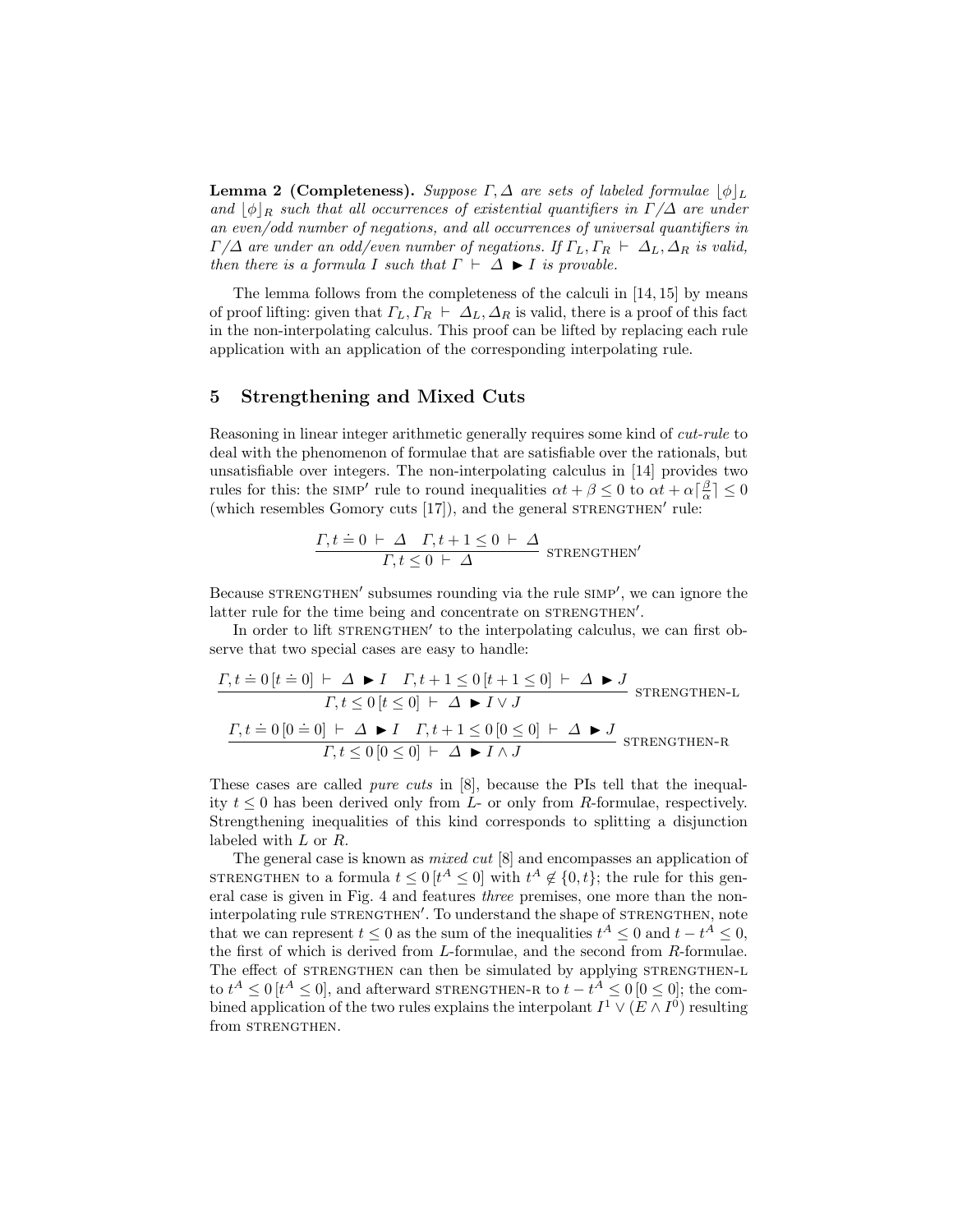Complexity. Non-interpolating refutations of unsatisfiable conjunctions of literals have exponential size in the worst case [17]. Similarly, it can be shown that any valid sequent (without quantifiers or propositional connectives) has interpolants of worst-case exponential size that can be derived using a proof of worst-case exponential size (using the rules  $STRENGTHEN-L/R$  from above).

In general, however, lifting a non-interpolating to an interpolating proof can increase the size of the proof exponentially, due to two reasons: (i) the fact that STRENGTHEN in Fig. 4 has three premises, while the non-interpolating rule STRENGTHEN' has only two, which can make it necessary to repeatedly duplicate subproofs during lifting (this is partly addressed in Sect. 5.1), and (ii) because the rule SIMP<sup>'</sup> (which has to be simulated by STRENGTHEN in the interpolating calculus) often allows very succinct proofs. As a result, there are unsatisfiable conjunctions  $A \wedge B$  with non-interpolating proofs of linear size, although all interpolants have exponential size.

#### 5.1 Successive Strengthening

It is quite common that STRENGTHEN is applied repeatedly to a sequence  $t \leq 0$ ,  $t+1 \leq 0, t+2 \leq 0, \ldots$  of inequalities, for instance to simulate rounding of an inequality or the Omega rule [13]. Because each application of STRENGTHEN generates two new inequalities,  $2^k - 1$  applications are necessary in order to strengthen an inequality  $t \leq 0$  to  $t + k \leq 0$ , and the resulting interpolant will be of exponential size as well. To tackle this growth, we present an optimized rule that captures k-fold strengthening and requires only a quadratic number of premises. The optimized rule  $k$ -STRENGTHEN exploits the fact that many of the goals created by repeated application of STRENGTHEN are redundant:

$$
\begin{aligned} \left\{ \Gamma, t + i \doteq 0 \left[ t_A + j \doteq 0 \right] \ \vdash \ \Delta \ \blacktriangleright E_i^j \right\}_{0 \le j \le i < k} \\ \left\{ \Gamma, t + k \le 0 \left[ t_A + j \le 0 \right] \ \vdash \ \Delta \ \blacktriangleright I^j \right\}_{0 \le j \le k} \\ \hline \Gamma, t \le 0 \left[ t_A \le 0 \right] \ \vdash \ \Delta \ \blacktriangleright K \end{aligned} \quad k\text{-STRENGTHEN}
$$

where the resulting interpolant  $K$  is defined by:

$$
K = \bigvee_{0 \le j \le k} \left( I^j \wedge \bigwedge_{j \le i < k} E_i^j \right) \tag{3}
$$

The size of  $K$  grows quadratically, rather than exponentially, in  $k$ . Thus, whenever the STRENGTHEN rule is to be applied  $k$  times in succession, it is possible and more efficient to use the  $k$ -STRENGTHEN rule instead.

The number of premises of k-STRENGTHEN (but not the size of the resulting interpolant) can be reduced further to a linear number: any two premises generating  $E_i^j$  and  $E_i^l$  differ only in the partial interpolant of  $t + i \leq 0$ , not in any other formula. We can exploit this by treating the family  $(E_i^j)_{0 \leq j \leq i}$  as a single premise that is parameterized in the free variable  $j$ . This way, a single subproof can generate a parameterized interpolant  $E_i(i)$ . The parameter j can be instantiated to the values  $0 \leq j \leq i$  when constructing K. Parametrized interpolants  $I(j)$  can be derived similarly.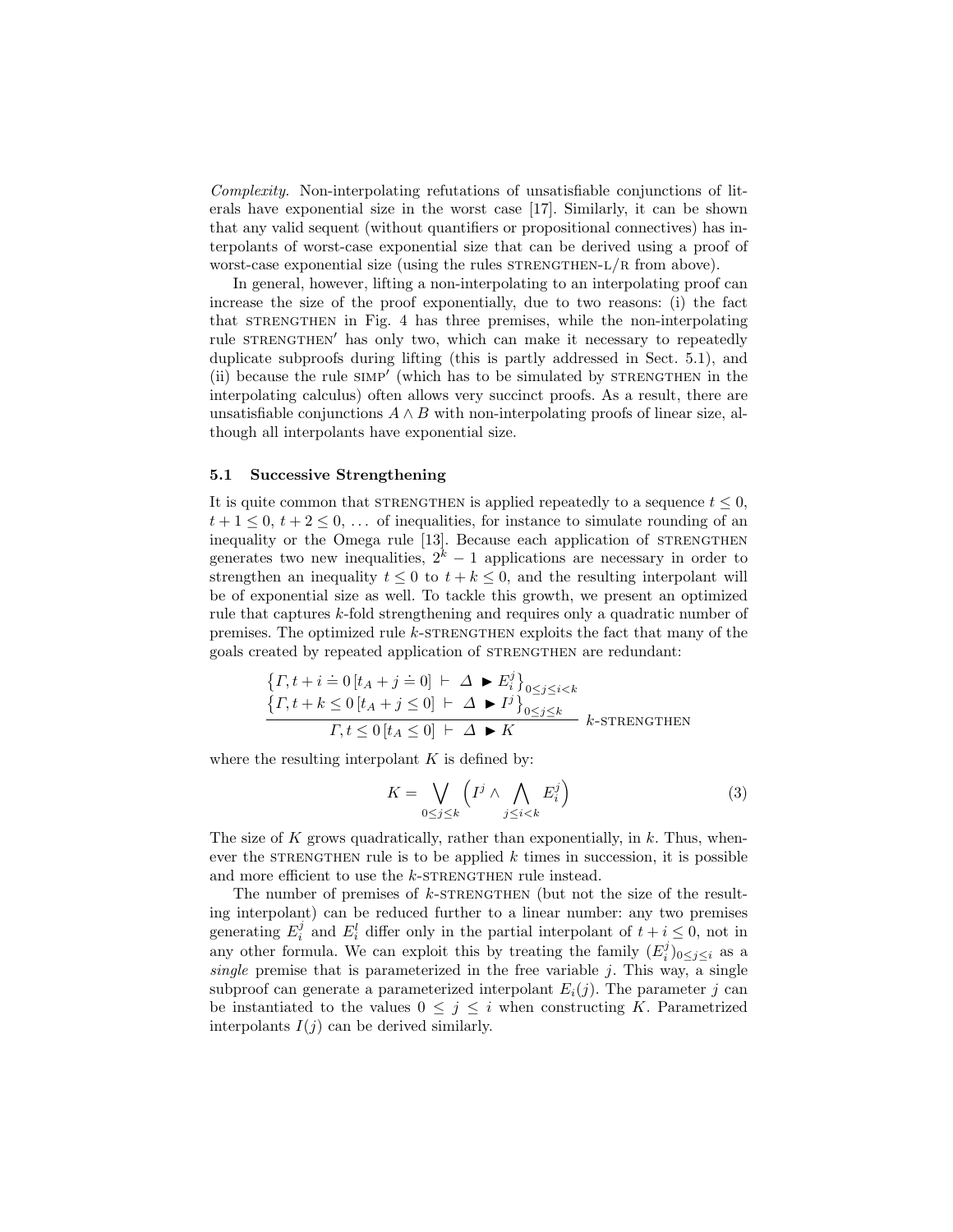Interpolation of rounding operations. An additional optimization is possible when the rule k-strengthen is used to round an inequality  $\alpha t + \beta \leq 0$  to  $\alpha t + \alpha \left[\frac{\beta}{\alpha}\right] \leq 0$ . Rounding corresponds to k-STRENGTHEN with  $k = \alpha \left[\frac{\beta}{\alpha}\right] - \beta$ :

$$
\begin{aligned}\n\left\{ \Gamma, \alpha t + \beta + i &= 0 \left[ t_A + j &= 0 \right] \ \vdash \ \Delta \ \blacktriangleright E_i^j \right\}_{0 \le j \le i < k} \\
\frac{\left\{ \Gamma, \alpha t + \alpha \right\} \frac{\beta}{\alpha} \right\} &\le 0 \left[ t_A + j \le 0 \right] \ \vdash \ \Delta \ \blacktriangleright I^j \right\}_{0 \le j \le k} \\
\frac{\Gamma, \alpha t + \beta \le 0 \left[ t_A \le 0 \right] \ \vdash \ \Delta \ \blacktriangleright K} \\
\end{aligned}
$$
 k-streamform

We can observe that  $\alpha t + \beta + i \doteq 0$  is unsatisfiable for  $0 \leq i < \alpha \lceil \frac{\beta}{\alpha} \rceil - \beta$ , so that the equality-premises can be closed immediately via CLOSE-EQ-LEFT. Consequently, the interpolants  $E_i^j = E^j = (\exists_{LA} t^A + j = 0)$  do not depend on i, and the overall interpolant can be simplified to  $K = I^k \vee \bigvee_{0 \leq j < k} (I^j \wedge E^j)$ .

Example. We use  $k$ -strengthen to compute an interpolant for the conjunction  $A \wedge B$  with  $A = -y + 5x - 1 \leq 0 \wedge y - 5x \leq 0$  and  $B = 5z - y + 1 \leq 0 \wedge y - 5x$  $-5z + y - 2 \leq 0$ . Note that  $A \wedge B$  is satisfiable over rationals, but unsatisfiable over the integers. An interpolating proof of unsatisfiability is as follows:



Most importantly, the rule 3-STRENGTHEN is used to round  $-5z + 5x - 3 \le 0$ to  $-5z + 5x \leq 0$ , from which a contradiction can be derived via FM-ELIM. In the premises of 3-STRENGTHEN, the inequality interpolants  $I^j = (j - 1 \le 0)$  and the equality interpolants  $E^j = (\exists x. -y + 5x - 1 + j = 0) \equiv (5 \mid (y+1-j))$  are derived as discussed above. The overall interpolant is:

$$
K = \underbrace{3 - 1 \leq 0}_{I^k} \vee \bigvee_{0 \leq j < 3} \underbrace{(j - 1 \leq 0 \land \underbrace{5 \mid (y + 1 - j)}_{E^j})}_{E^j} \equiv 5 \mid (y + 1) \vee 5 \mid y
$$

## 6 Experimental Evaluation

We implemented<sup>3</sup> the proposed interpolating calculus on top of the PRINCESS theorem prover [15], including all optimizations described in Sect. 5. To this end, we extended Princess to generate proofs. The interpolation procedure then processes the proof and generates an interpolant using the rules presented in this

 $3$  Implementation and benchmarks: www.philipp.ruemmer.org/iprincess.shtml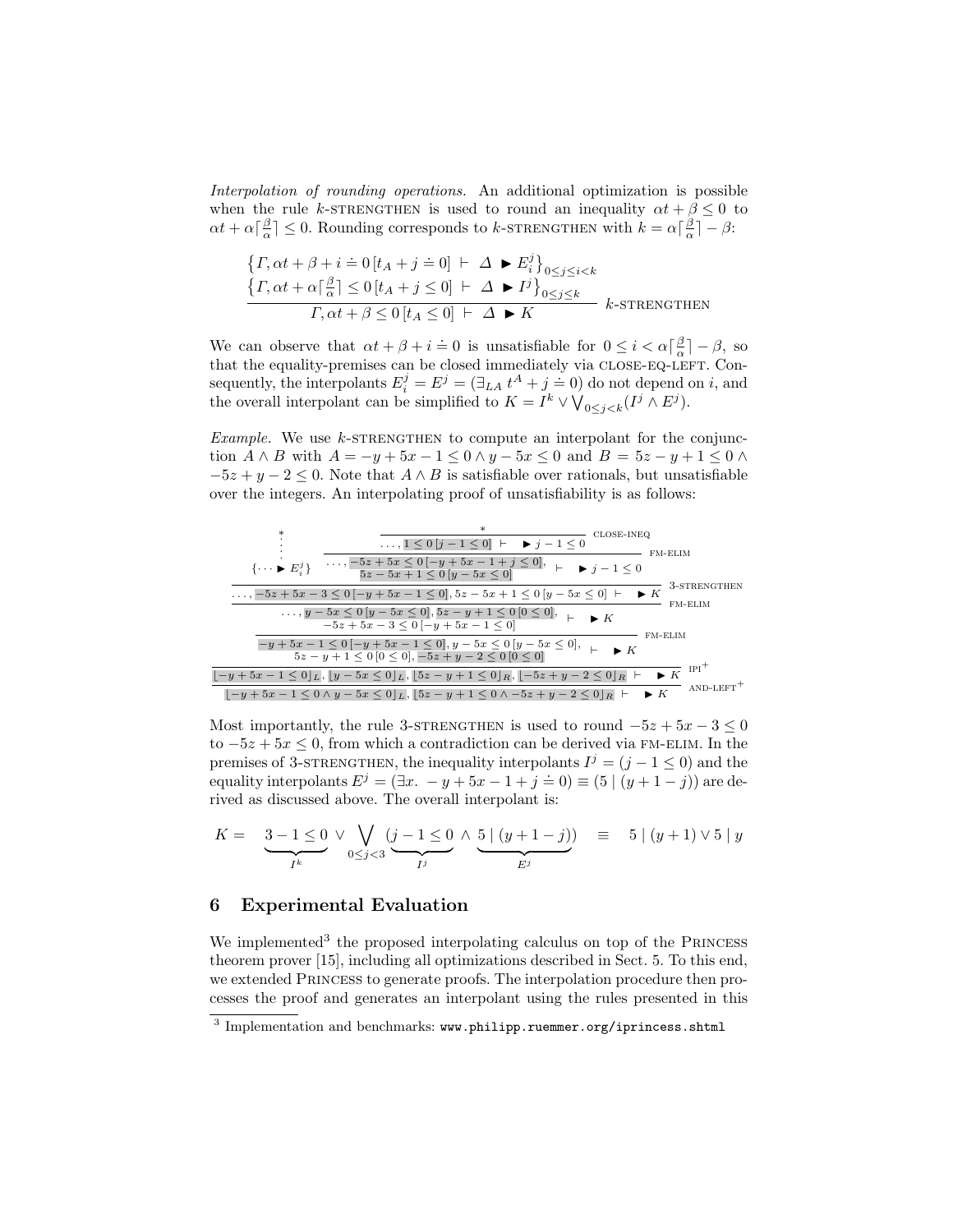

Fig. 5. Benchmarks comparing interpolant extraction with quantifier elimination

paper. The benchmarks for our experiments are derived from the SMT-LIB category QF-LIA. We evaluate them on an Intel Pentium Xeon with 3 GHz and 4 MB cache, running Linux. Because SMT-LIB benchmarks are usually conjunctions at the outermost level, we partitioned them into  $A \wedge B$  by choosing the first  $\frac{k}{10} \cdot n$  of the benchmark conjuncts as A, the rest as B (where n is the total number of conjuncts, and  $k \in \{1, \ldots, 9\}$ . Partitionings where A did not contain any local symbols (constants or propositional variables) were ignored.

Since (to the best of our knowledge) no other interpolation procedure for QFPA was available, we compared the performance of the Princess interpolation procedure with interpolation by quantifier elimination (QE), eliminating all local symbols in A. For the latter, we use the implementation of the Omega [13] test available in Princess. The results are shown in Fig. 5.

The upper left diagram compares runtimes of proof-based interpolation (PBI) with QE, with a timeout of 120s. We do not include the time to generate proofs. because in typical applications (like software model checking) many interpolants will be generated from each proof, and because QE does not decide the input formula. Considering only the cases without timeout, proving took on average about 4 times as long as the extraction of all interpolants from one proof. The diagram shows that PBI outperforms QE in 147 out of 205 cases, while QE is faster in 58 cases. QE times out for 103 of the benchmarks, PBI for 29. When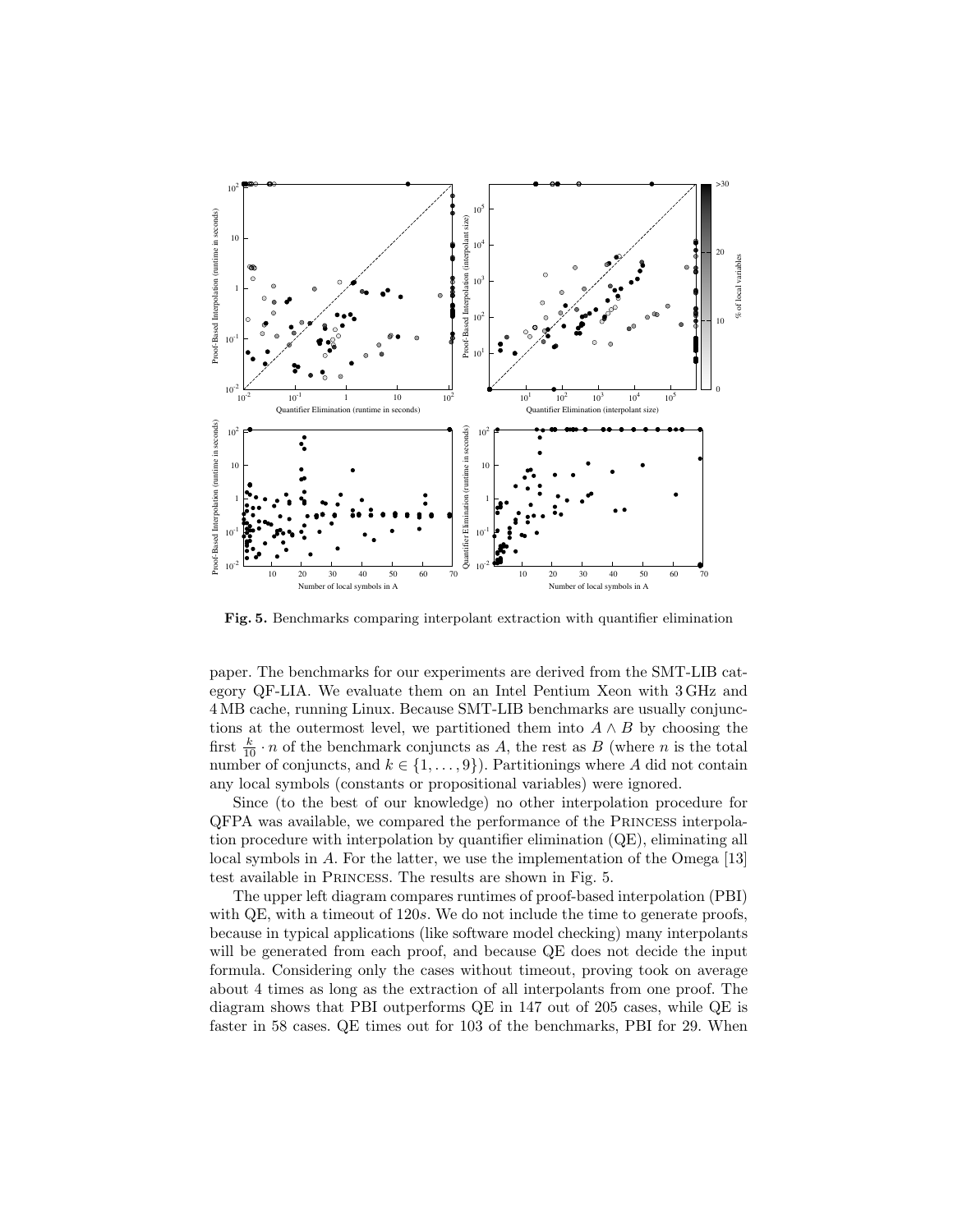analyzing the cases where QE is faster than PBI, we observed that QE typically performs well when A only contains few local symbols, i.e., when few quantifiers need to be eliminated. We highlight cases where the number of local symbols is less than 30% of the total number of symbols by gray points in the diagrams; with an increasing number of local symbols, the performance of QE quickly degrades. To quantify this phenomenon, we measured interpolation runtimes classified by the number of local symbols in  $A$ : the two lower diagrams in Fig. 5 show that PBI is a lot less dependent on the number of such symbols than QE.

The upper right diagram compares the sizes of the interpolants (the number of operators) generated by the two techniques. In 149 cases, the interpolants obtained using PBI are smaller than those derived by QE, in 122 cases they are at least one order of magnitude smaller.

## 7 Related Work and Conclusions

Related work. Interpolation for propositional logic, linear rational arithmetic, and uninterpreted functions is a well-explored field. In particular, McMillan presents an interpolating theorem prover for rational arithmetic and uninterpreted functions [10]; an interpolating SMT solver for the same logic has been developed by Beyer et al. [1]. Rybalchenko et al. [16] introduce an interpolation procedure for this logic that works without constructing proofs.

Interpolation has also been investigated in several fragments of integer arithmetic. McMillan considers the logic of difference-bound constraints [11], which is decidable by reduction to rational arithmetic. As an extension, Cimatti et al. [2] present an interpolation procedure for the  $UTV\mathcal{PI}$  fragment of linear integer arithmetic. Both fragments allow efficient reasoning and interpolation, but are not sufficient to express many typical program constructs, such as integer division. In [5], separate interpolation procedures for two theories are presented, namely (i) QFPA restricted to conjunctions of integer linear (dis)equalities and (ii) QFPA restricted to conjunctions of stride constraints. The combination of both fragments with integer linear inequalities is not supported, however.

Kapur et al. [7] prove that full QFPA is closed under interpolation (as an instance of a more general result about recursively enumerable theories), but their proof does not directly give rise to an efficient interpolation procedure. Lynch et al. [8] define an interpolation procedure for linear rational arithmetic, and extend it to integer arithmetic by means of Gomory cuts. No interpolating rule is provided for mixed cuts, however, which means that sometimes formulae are generated that are not true interpolants because they violate the vocabulary condition (i.e., contain symbols that are not common to  $A$  and  $B$ ).

Conclusions. We have presented the first interpolating sequent calculus for quantifier-free Presburger arithmetic, permitting arbitrary combinations of linear integer equalities, inequalities, and stride predicates. Our calculus is intended to be used with a reasoning engine for sequent calculi, resulting in an interpolating decision procedure for Presburger arithmetic. We have implemented our